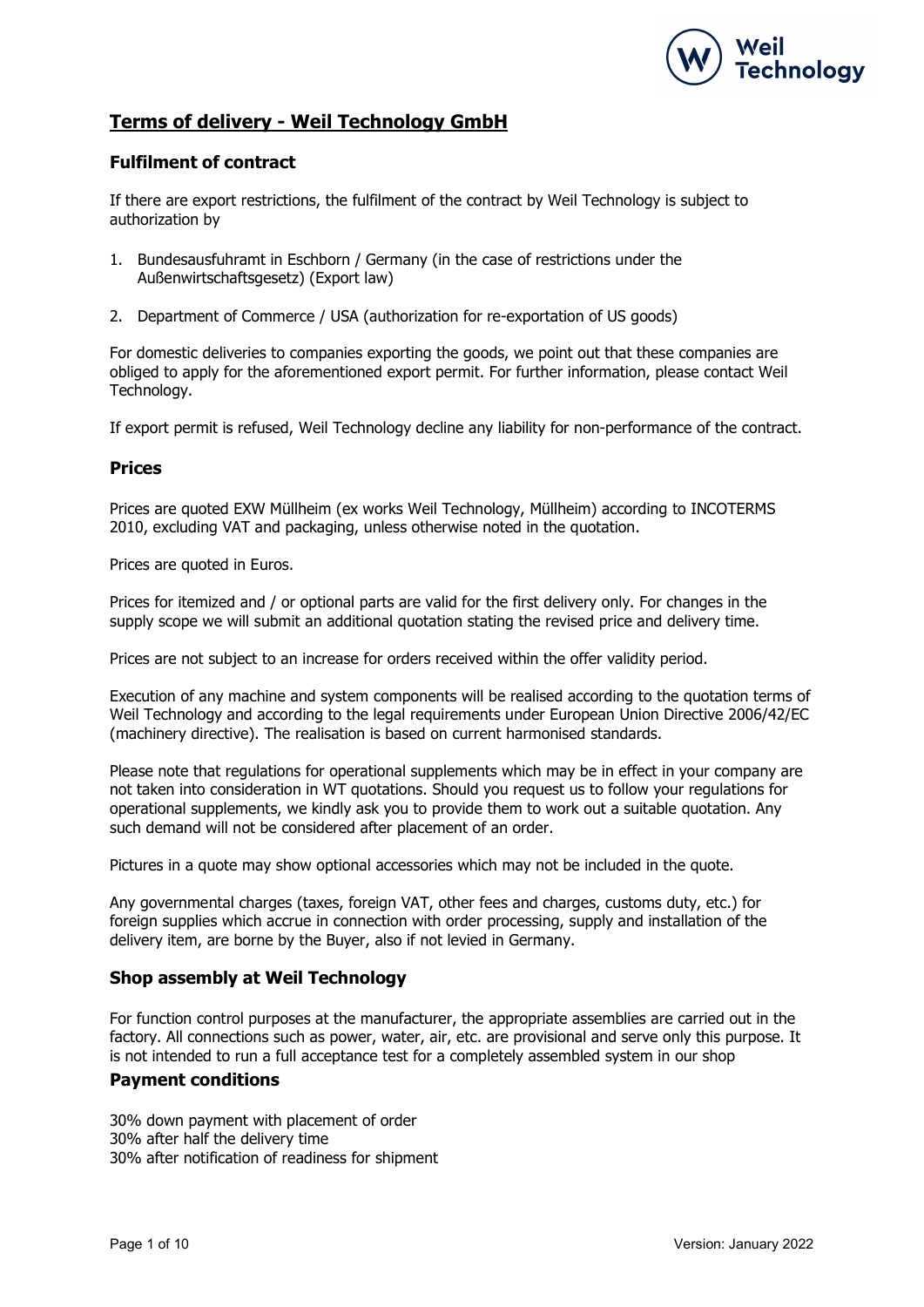

10% after start-up (maximum 4 weeks after notification of readiness for shipment)

Invoices are payable within 14 days from date of the invoice, strictly net.

### Proof of Performance

Proof of performance constitutes the contractual operation of the machine. A performance test will be carried through directly after start up together with Customer's operation staff who are also trained during the acceptance test. Weil Technology will supervise the performance test and interfere only if needed.

The performance test should take 4 hours. Both parties accept the proof of performance in writing (protocol).

### Acceptance protocol

Buyer is bound to accept the subject of the contract as soon as the performance test has been successfully accomplished.

Weil Technology issues an acceptance protocol which will be signed by both parties. Minor defects do not give reason to refuse the acceptance.

If acceptance or shipping of the delivery is delayed for reasons beyond the responsibility of the Seller, acceptance is deemed two weeks after notification of completion of assembly and start-up, maximum 4 weeks after notification of readiness for delivery.

### Provisions by Buyer

The following provisions by the Buyer are necessary for a successful installation and start-up of the machine:

- Unloading of truck and transport to installation location as well as appropriate storage of all parts until assembly start and during assembly period.
- Assembly site for the machine, clean swept and with 2 marks for height and 2 axes to define the assembly site.
- Local planning and construction of foundation, according to foundation drawing from Weil **Technology**
- 2 skilled employees for assembly assistance during the period of assembly
- Fork lift truck with operator during unloading and assembly of the machine
- Providing all necessary lifting devices with required lifting capacity and lifting height incl. driver / operator according to our guidelines
- Inert gas plant and piping to system laser
- Installation of gas and pneumatic pipes (incl. maintenance unit) to feed-in at the system
- Power connection to main switch of the system incl. fuse
- Provision of and connecting the system to an adequate exhaust device.
- Provision of all liquid necessary to operate the system, according to our guidelines and the appropriate devices for filling
- Definition of the primary material regarding material quality and geometry
- Provision of primary material (blanks) for tests to be carried through at Weil Technology, for pre-acceptance and for start up at the Customer's facility.
- Assignment of maintenance and operation personnel for training, start-up and capacity tests.
- Any safety installations which are demanded by law or by Customer's safety inspector in addition to the coverings and protective device mounted by Weil Technology if such safety installations exceed the agreed upon supply scope.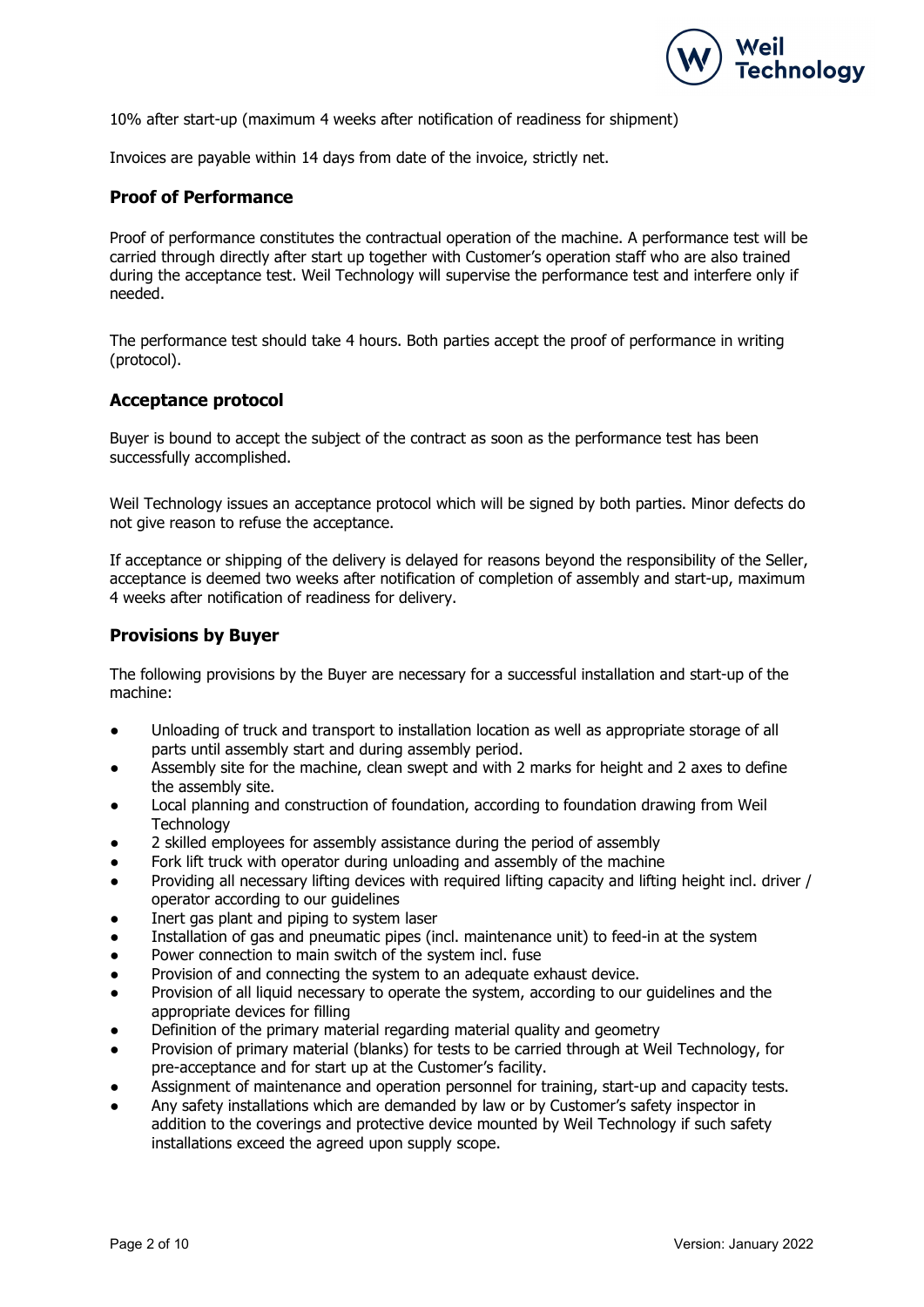

Costs for travel and accommodations for Customer's operation personnel during training carried through at Weil Technology

## Limitations of warranty claims for supplied material and machines

The warranty period is 12 months, no limitation to shifts, not included parts subject to wear and tear, however it expires 15 months after delivery at the latest.

Warranty applies under the following conditions:

- Warranty covers absence of defects for all machines and machine components included in the scope of delivery.
- Parts which Weil Technology refers to as wear parts are excluded from warranty.
- Weil Technology indicates the necessary non-standard components and spare parts (no wear parts) which must be procured by Customer and stored in case of break-down or defect at the original material.
- Weil Technology does not grant a warranty for machines and machine parts which have been modified without the consent of Weil Technology and declines any liability for claims in this connection.
- Weil Technology does not grant a warranty for damage due to non-observance of the intended use or of the operating instructions of the system.

### Performance promise

#### Cycle time

Cycle time is based on Customer's information and the welding speed graphs by Weil Technology. The estimated cycle time is stated above.

To determine the effective cycle time and to state performance guarantees welding tests must be carried through with the original material. These tests can be carried through within 2 weeks after receipt of undamaged original material at Weil Technology.

#### **Availability**

Details about availability of the system are stated in the technical description.

#### Production output

The output of products with faultless production results is stated above and is based on undamaged and suitable original material.

### Liability

In cases of minor negligence and in case of delayed delivery by our sub-suppliers, liability for defects and delay in delivery is limited to potential defects at the delivery item and at other objects of legal protection (property, life and limb) of Customer. We explicitly decline any liability for financial losses, especially for lost profit and lost output.

## Retention of title

Delivery items remain the property of WT until full outstanding payment from the contract and receivables from the existing business relationship has been received.

If supply item has been interlinked by the Customer with non-system items, we acquire ownership of the new object proportional to the value of the contract item (invoice amount, etc.) to further interlinked items at the time of interlinkage.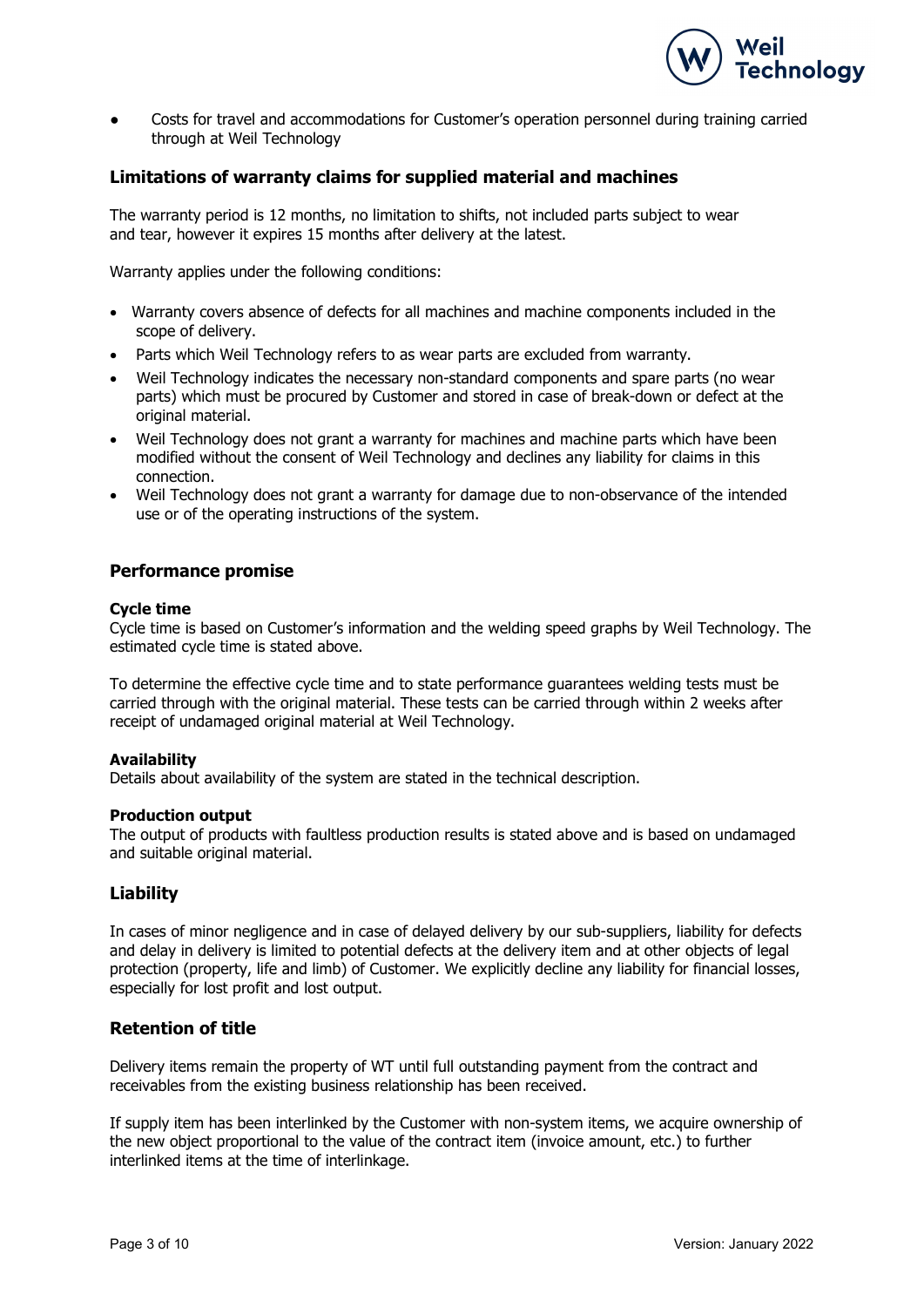

### Non-disclosure agreement

Any data and information of or in connection with this quotation must be handled by both parties with absolute confidentiality, especially to third parties.

This applies to the Customer's information given to Supplier and vice versa.

Variations of the terms must be agreed upon in writing.

### Software

WT continues to hold any rights concerning the software developed for the contract item. WT transfers to Customer the non-transferable, non-exclusive, unlimited right, to use the software of the supplied item in the context of the performance description.

Customer can request updates and upgrading only if a separate contract has been concluded. Any use of the software contrary to or outside the conditions stated in the performance description and any change, modification or adjustment of the software by Buyer (e.g. external data access) results in WT being relieved from all warranty obligations.

For systems with several operation terminals (network license), the software supplied may only be used for the number of operation terminals agreed to.

Visual data is processed by the Augmented Portal of ESSERT GmbH, Großer Sand 18, 76698 Ubstadt-Weiher, Germany on behalf of WT when the service glasses are in use. The data is processed to establish a communication channel, which transmits visual data to a WT service technician in order to provide remote support for repair work. While the data connection is active, all data shown in the visual field of the glasses recorded by the glasses is transmitted via this communication channel. Visual data that is exchanged during remote maintenance using the Augmented Portal may be recorded and saved in accordance with the customer. Recorded data will be deleted by WT if it is not required for performing maintenance and repair work. ESSERT GmbH is obligated to keep all data confidential and processing personal data takes place based on an agreement for data processing and within the guidelines of the EU Data Protection Regulation.

# Access rights for machines with TIA control

For systems with a TIA control, the customer has the following access rights:

The program is supplied with a read-only password at the time of delivery until the end of the warranty period.

After the warranty period, the password can be made available for write access. However, WT standard components always have full access protection even after the end of the warranty.

Any write access to the control before the end of the warranty period can only be given on the basis of a written regulation. In this case, any liability and warranty claim of the customer against Weil Technology expires.

### Operating instructions

#### Within EC:

The original operating manual for machines is supplied in German language and complies with CE regulations 2006/42/EC annex 1 no. 1.7.4. The translation of the original operating manual is supplied in the official language of the country of use. The operating manual is delivered in duplicate (hard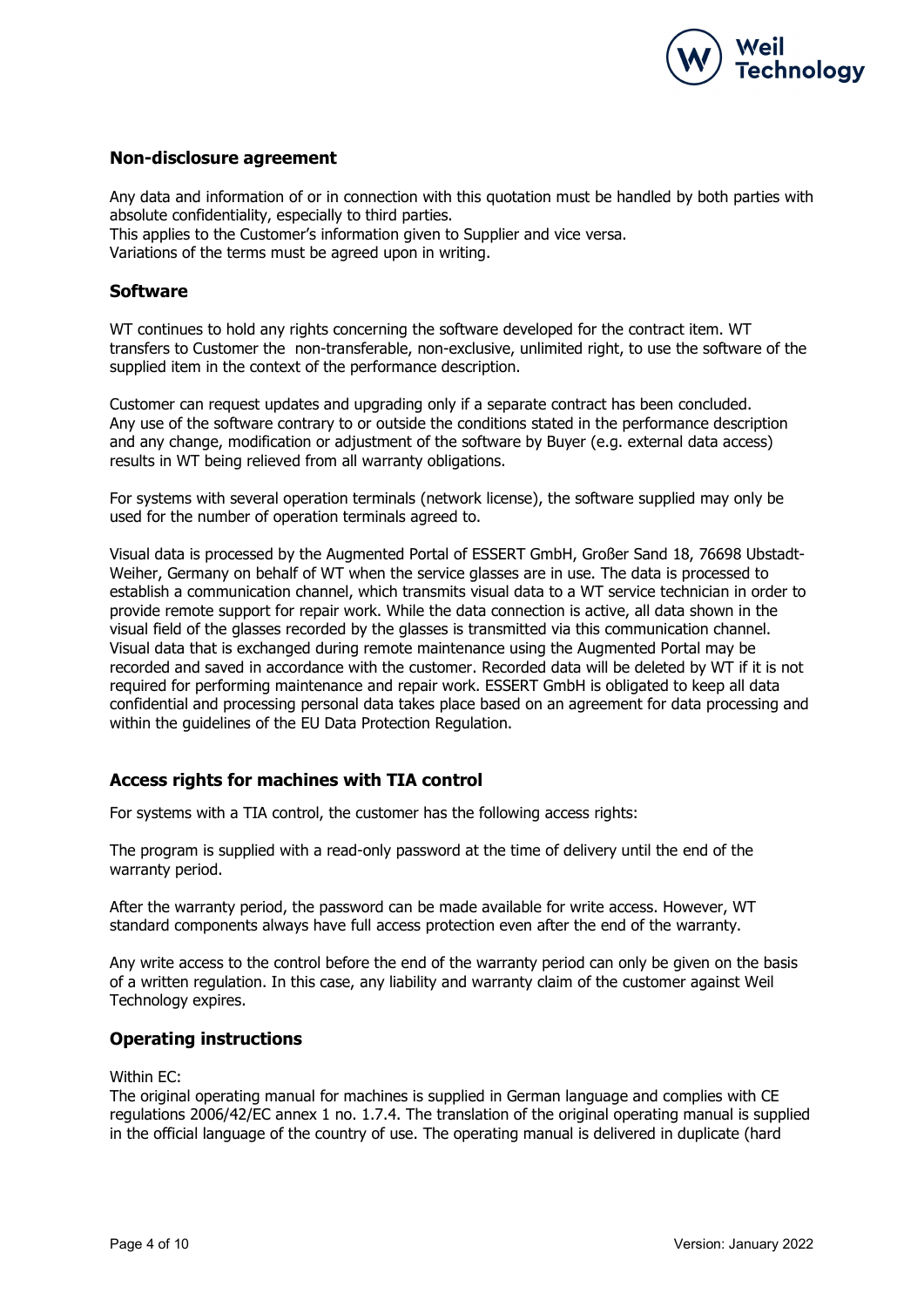

copy) and, in addition, on electronic data storage media. Operating and assembly instructions of integrated machine parts have to be supplied as well according to Art. 13 of the Machinery Directive.

#### Outside EC:

Any documentation and components thereof (1-fold) is supplied in German or English, as required.

## Standard colours

| Machine base frame                                  | <b>RAL 5013</b> | Cobalt blue    |
|-----------------------------------------------------|-----------------|----------------|
| Protection hood and doors<br>of the machine housing | <b>RAL 7035</b> | Light grey     |
| Automatic doors and<br>bearing cap                  | <b>RAL 1023</b> | Traffic yellow |
| Protective fence                                    | <b>RAL 9017</b> | Traffic black  |
| Protective fence post                               | <b>RAL 1023</b> | Traffic yellow |
| Cable duct                                          |                 | Galvanized     |
| Control panel                                       | <b>RAL 7035</b> | Light grey     |

Customized colors are available for an additional price.

## General conditions

Buyer guarantees the structural innocuousness for installation of the system. Our "General Terms and Conditions of Sale" as well as "Installation and Assembly Conditions" apply. They form an integral part of this quotation.

This quotation replaces any quotations previously submitted in connection with this project / enquiry.

We reserve the right to carry out technical modifications for the sake of improvements or simplification.

Enc.: Installation and Assembly Conditions General Terms and Conditions of Sale

# Installation and Assembly Conditions of Weil Technology GmbH

For all systems which are equipped with a laser source, the installation conditions of the laser supplier must be observed in addition.

The customer/recipient may be required to notify a responsible department/institution about the installation/operation of a laser machine at his plant.

### Base Plate conditions:

- Base Plate evenness:  $+/- 10$  mm relating to installation surface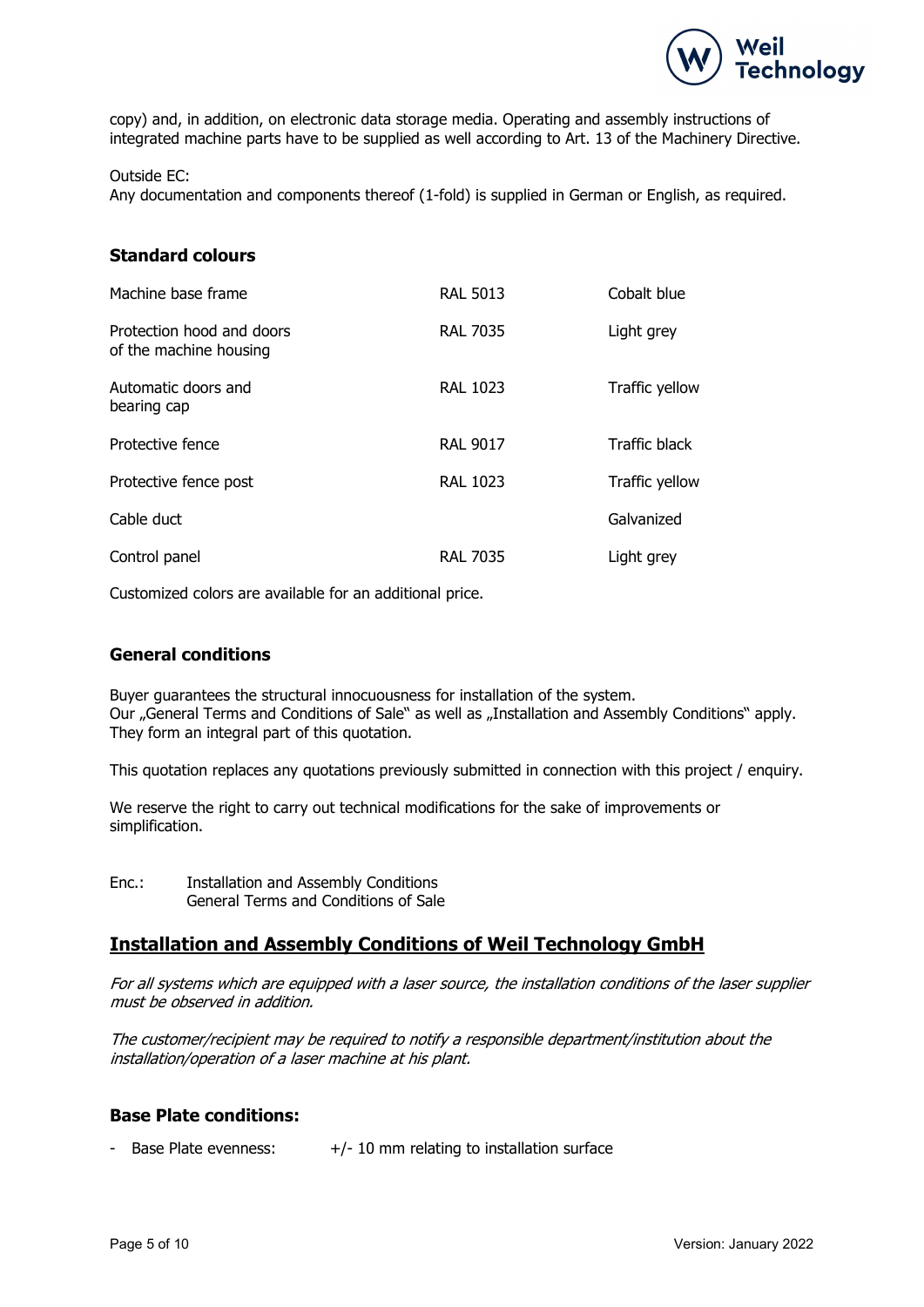

- Installation surface must be free from expansion joints.
- Machine is fixed by chemical anchors, manufacturer's requirements must be observed.
- Foundation load: to be stipulated after final technical definition
- Surface, finish: The soil must have a closed, bound and abrasion-resistant surface. Any formation of dust due to unsealed surfaces must be avoided.

### Vibration:

Laser systems must not be placed in the area of vibration-emitting machines. Acceleration at the support points must not exceed 1 G  $(0.981 \text{ m/s}^2)$ .

Traffic of industrial trucks and forklifts beneath the systems must be avoided.

In case the system is installed on vibrating base plates (e.g. storeys of machine shops) the support plate must have a minimum thickness of 250 mm and be solid throughout (B25, concrete quality acc. to DIN 1045).

The span length of the support plate must not exceed 6000 mm between two supports.

### Power supply:

Total connected load: Total connected load will be fixed after final technical definition. Customer supplies energy input from mains to control panels incl. fuse. Positioning of control panels can be seen from layout!

Customer's machine supply lines, which are additionally protected by a residual current circuit breaker (FI), require an optional isolating transformer (not included). In-house supply networks TN-S or TN-C require an additional connection at the building's potential equalization. Power supply deviations: max. +/- 10 % Frequency fluctuations: max. +/- 2 % Short circuit current: max. 25 kA

### Compressed air:

If requested, Customer supplies piping of compressed air including maintenance unit to place of consumption. Connection according to layout.

### Gases:

Gas piping to place of consumption is made by Customer.

### Climatic Conditions:

Ambient temperature:  $+10^{\circ}$  C to +35° C Temperature range for set parameters: max. +/- 5° C Variation in temperature: max. 1° C / hour (uniform warming) Relative humidity: max. 75% (non condensing)

For temperatures outside the stated temperature range, special action must be taken (not included in price). Any abrupt variation in temperature (e.g. drought) must be avoided during operation.

### Assembly conditions: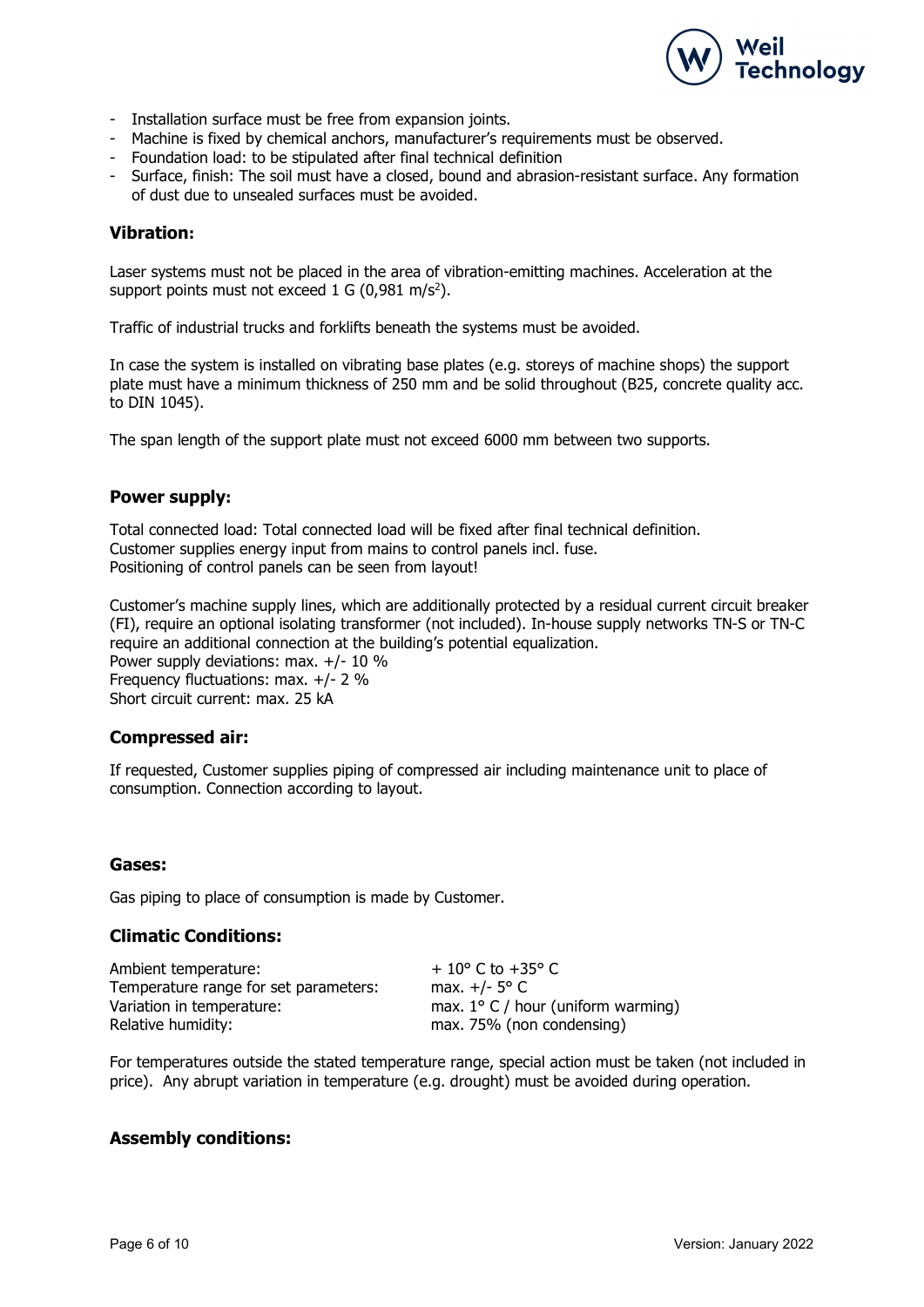

Assembly must be carried out by WT experts without interference and interruption according to our assembly schedule. Two skilled employees are placed at our disposal during period of assembly. A qualified employee with authority to decide is named as contact person for our project manager.

In case of delays during assembly, which are beyond the responsibility of WT, Customer will bear any additional costs incurred. Same applies for interference through contractors. Costs are based on the charge rates of WT in force at the time of assembly.

Sufficient space is to be made available nearby for building site equipment and storage of construction material.

Unless mentioned in our quotation as a special position, lifting facilities resp. a truck-mounted crane with necessary lifting capacity and lifting height as well as a fork-lift-truck with operator for unloading, transport to installation site and safe assembly are made available or rented at Customer's expense.

Customer's preparation work must be effected in good time and scheduled with the assembly progress.

Costs for removing damages or soiling of system must be borne by Customer. Electricity required for assembly will be made available free of charge by Customer.

Customer is responsible for sufficient lighting of building site.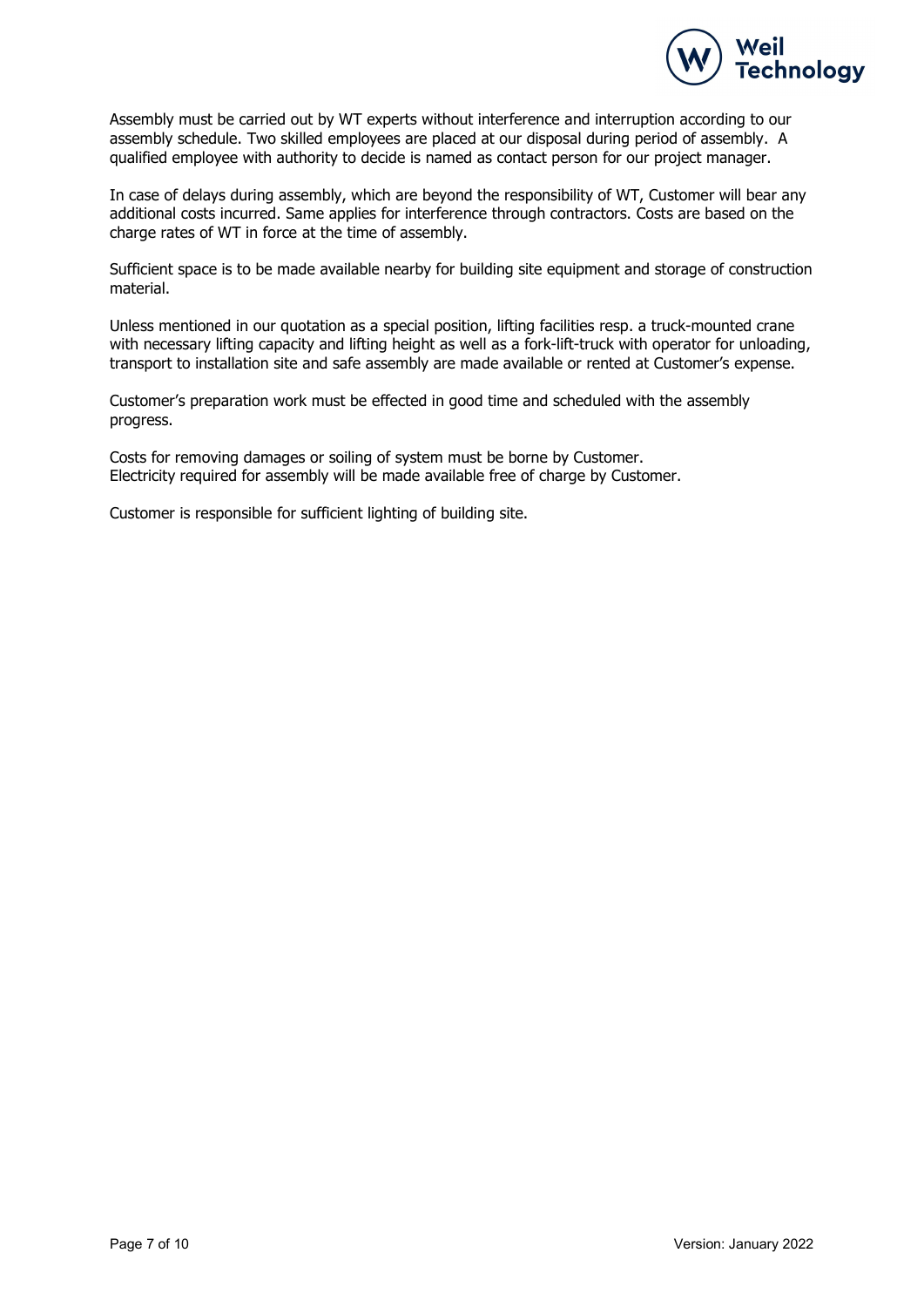

# General Terms and Conditions of Sale

### I. Scope

1. All deliveries of goods and provisions of services shall be governed exclusively by the Terms and Conditions of Sale of the Supplier. Purchaser's general terms and conditions of business shall not apply, even if the Supplier does not expressly contradict them hereafter.

### II. Offer, volume of delivery

- 1. Our offers shall be subject to confirmation.
- 2. Provided that nothing to the contrary is agreed upon, the written order confirmation of the Supplier shall be authoritative for the delivery volume. Any collateral agreements and alterations shall require the written confirmation of the Supplier.
- 3. The Supplier shall reserve unlimited copyright and property rights for the exploitation of cost estimates, drawings and other documents; these may not be made accessible to third parties. If the order is not placed, drawings and other documents that pertain to offers shall be returned to the Supplier immediately upon request.

### III. Price and payment

- 1. The prices shall be stated ex works excluding packaging. The prevailing level of statutory valueadded tax must be added to the prices.
- 2. Provided that nothing to the contrary is agreed upon, payments must be made within 14 days of delivery from payment office of the Supplier.
- 3. The Purchaser can only offset such receivables if they are undisputed or established with legal force insofar as these claims are not based on the same contractual relationship.

### IV. Delivery period, default in delivery

- 1. Compliance with the agreed delivery period shall require the timely production of all documents, authorizations and approvals to be provided by the Purchaser and the fulfilment of other obligations by the Purchaser. If this is not the case, the period shall be extended as appropriate, unless the Supplier is responsible for the delay.
- 2. The delivery period shall be deemed to be complied with if the delivery item has left the works before its expiry or if notification has been given of its readiness for dispatch.
- 3. If non-compliance with the delivery period is attributable to force majeure, labour disputes or other occurrences that are outside the control of the Supplier, the delivery period shall be extended as appropriate. The Supplier shall notify the Purchaser of the beginning and end of such circumstances as soon as possible.
- 4. If the Supplier falls behind schedule, the Purchaser can rescind the contract only if the Supplier is responsible for the delay and the Supplier has allowed the period granted to him to expire without results.
- 5. If requested by the Supplier, the Purchaser shall be obliged within a reasonable period to explain whether they are rescinding the contract because of the delay in delivery and/or demanding compensation instead of performance, or whether they are insisting on the delivery.
- 6. Further claims due to delays shall be governed exclusively by Item VII.

### V. Passing of risk, forwarding

- 1. The risk shall be passed to the Purchaser when the items for delivery are sent, even if the goods are delivered as partial consignments or if the Supplier has also taken on other performances, e.g. forwarding charges or transport.
- 2. If the forwarding is delayed as a result of circumstances for which the Purchaser is responsible, the risk shall be passed to the Purchaser from the day of the goods' readiness for shipment.
- 3. If requested by the Purchaser, the consignment shall be insured at their own cost and in accordance with their information by the Supplier.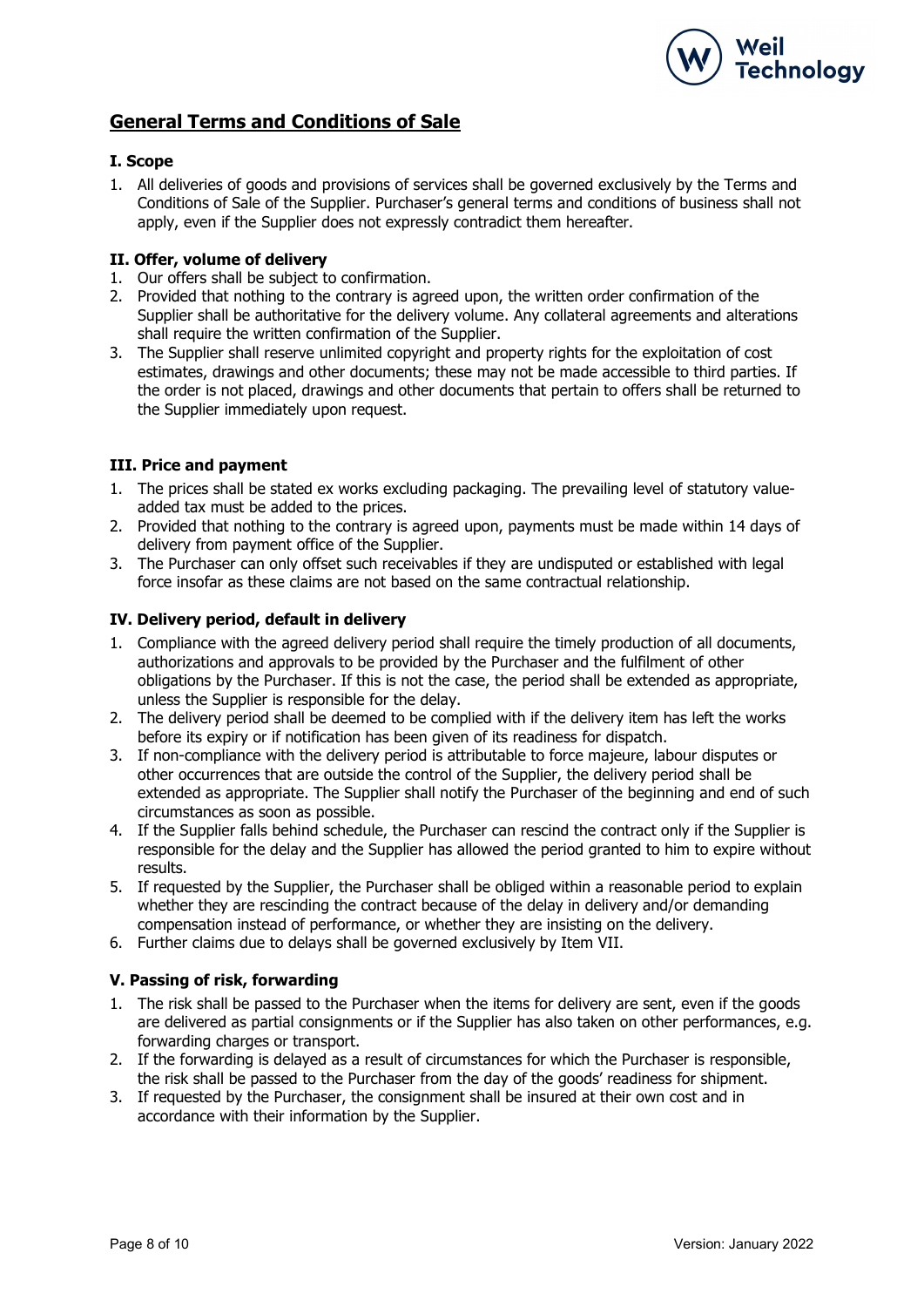

### VI. Rights in the event of defects

- 1. The Purchaser must provide written notification of defects in delivery or performance immediately after their discovery.
- or:
- 1. The Purchaser must examine the deliveries and performances immediately upon receipt to establish whether defects are present. If defects are established, written notification of these must be provided immediately, no later than 10 days after the risk has been passed. Notification of hidden defects must be provided in writing immediately, no later than 10 days after their discovery.
- 2. Defective parts of the delivery or performance shall, according to the choice of the Supplier, be improved or newly delivered or rendered.
- 3. The Purchaser must provide the Supplier with the time and opportunity that is necessary for them to carry out all of the improvements and replacement deliveries that are deemed necessary by the Supplier. Otherwise the Supplier shall be exempted from liability for any resulting consequences. Only in urgent cases of danger to operational safety or protection against disproportionately substantial damages, in which cases the Supplier must be informed immediately, shall the Purchaser have the right to rectify the defect himself or have it rectified by third parties and to demand the replacement of the necessary expenses by the Supplier.
- 4. If the improvement or replacement delivery has proved to be abortive, or if the Supplier has allowed a reasonable period granted to him for carrying out improvements or replacement deliveries to expire without results, the Purchaser, irrespective of any compensation claims in accordance with Item VII, shall have the right to reduce the contractual price or rescind the contract within the scope of the legal stipulations. In the case of insignificant defects, however, the Purchaser shall merely have the right to reduce the contractual price.
- 5. There shall be no claims based on defects in the case of unsuitable or improper use, faulty assembly and/or putting into operation by the Purchaser or third parties, natural wear and tear, faulty or negligent handling, improper maintenance, unsuitable means of operation, chemical, electrochemical or electrical influences and non-reproducible software errors, provided that these were not caused by the Supplier.
- 6. If alterations or repairs are carried out improperly by the Purchaser or third parties, there shall also be no warranty claims based on defects for these and the consequences that result from them.

The exemption from liability shall also apply if the defect is attributable to material delivered by the Purchaser.

7. Claims based on defects become statute-barred after 12 months. In cases of loss of life, injury or damage to health, an intentional or grossly negligent dereliction of duty of the Supplier and the deceitful concealment of a defect, the statutory periods shall apply. The statutory periods shall also apply to recourse claims (§ 479, Subsection 1, Civil Code (BGB)), to defects in a building and/or to delivered items that were used in accordance with their usual manner of use for a building and caused its defectiveness (§§ 438, Subsection 1, Item 2 and 634a Subsection 1, Item 2, Civil Code (BGB)).

### VII. Liability

- 1. Liability shall be excluded for all damage that did not occur to the delivered item itself, irrespective of the legal grounds.
- 2. The exemption from liability shall not, however, apply to cases of intent or gross negligence, the negligent violation of life, body or health, defects that were concealed with intent to deceive, the giving of a guarantee or the assumption of a procurement risk, the violation of essential contractual obligations or defects in the delivered items, if the Product Liability Act (ProdHaftG) stipulates that there is liability for persons or damage to privately used items.
- 3. If essential contractual obligations are violated negligently, compensation claims in cases of slight negligence shall be restricted to damage that is typical of such contracts and can reasonably be foreseen.